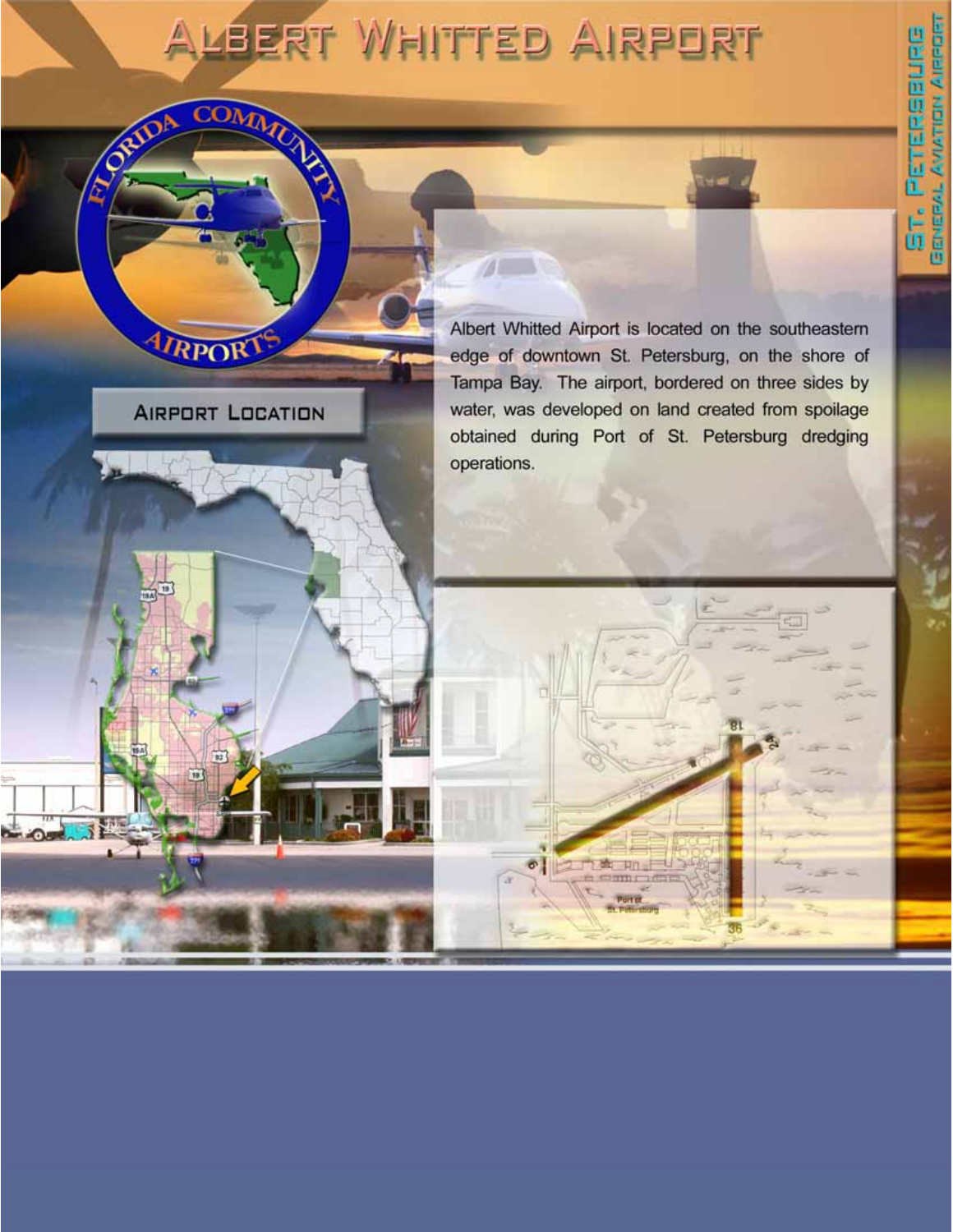## **Existing Facilities**

Albert Whitted Airport is owned and operated by the City of St. Petersburg. The airport property encompasses 189 acres, of which 67 are currently submerged. The airport is served by two intersecting runways. These runways are Runway 7/25 which is 3,677 feet long by 75 feet wide, and Runway 18/36 which is 2,864 feet long by 150 feet wide. The runways are both asphalt and are in good condition. The runways are served by full-length parallel taxiways. Existing facilities on the airport include an Intermodal General Aviation Center ("IGAC"), complete with a 10,600 sq/ft terminal building and a 12,200 sq/yd aircraft ramp. Additional aircraft storage facilities include 2 large hangars, 5 mid-sized hangars, 88 T-hangars, 10 shadehangars, 9 "Port-a-Port" hangars and approximately 90 tie-downs.

The airport has a control tower in operation daily from 7am to 9pm local time. The facility is staffed through the FAA's Contract Tower Program. The City is currently in the process of designing/constructing a new tower. The new facility is estimated to be constructed in 2009.

## **Current and Forecast Demand**

#### **GENERAL AVIATION**

The airport supports a wide mix of general aviation activities and entities on the airport. Private or "recreational" aviators own a number of aircraft based on the airport. A number of aviation businesses are based at the airport as well. The IGAC terminal contains space for the airport's FBO as well as a full-service restaurant, rental car and other aviation operators. In addition, other commercial services are provided on the field through various companies including, aircraft maintenance, avionics, banner towing, upholstery, flight instruction, aircraft sales, aircraft charter, internet-based pilot retail and aerial photography businesses. The airport also supports aviation operations by Bayflight (trauma, medical flight service), Civil Air Patrol, local news organizations & various air ambulance services. Military operations do occur frequently on the airport. The majority of this activity is comprised of local area-based training conducted by U.S. Coast Guard and U.S. Army Reserve Helicopters.

The current based fleet mix is made up of an estimated 82% single-engine, 14% multi-engine, 1% jet aircraft, and 4% rotor. The airport currently reports 184 based general aviation aircraft. This figure was up from 173 based aircraft reported in 2001. Of this total, approximately 23 percent of the aircraft are stored on paved tie-downs, and 77 percent are in T-hangars or conventional hangars. The waiting list for hangar space at the airport is currently at 90+.

In recent years, aircraft operations have remained close to 80,000 per year. Approximately 53% of the annual operations represent local traffic, with the remaining 47% made up of itinerant traffic. Operational fleet mix estimates conclude that 75% of total operations were conducted by single-engine aircraft, 10% by rotor aircraft and the remaining 15% by multi-engine aircraft with very infrequent jet activity.

The largest plane that uses the airport on a regular basis is in Design Group II. The current Airport Reference Code (ARC) as defined by the FAA Circular 150/5300-13 for the airport is B-I (light). General aviation constitutes a considerable portion of the airport's annual activity.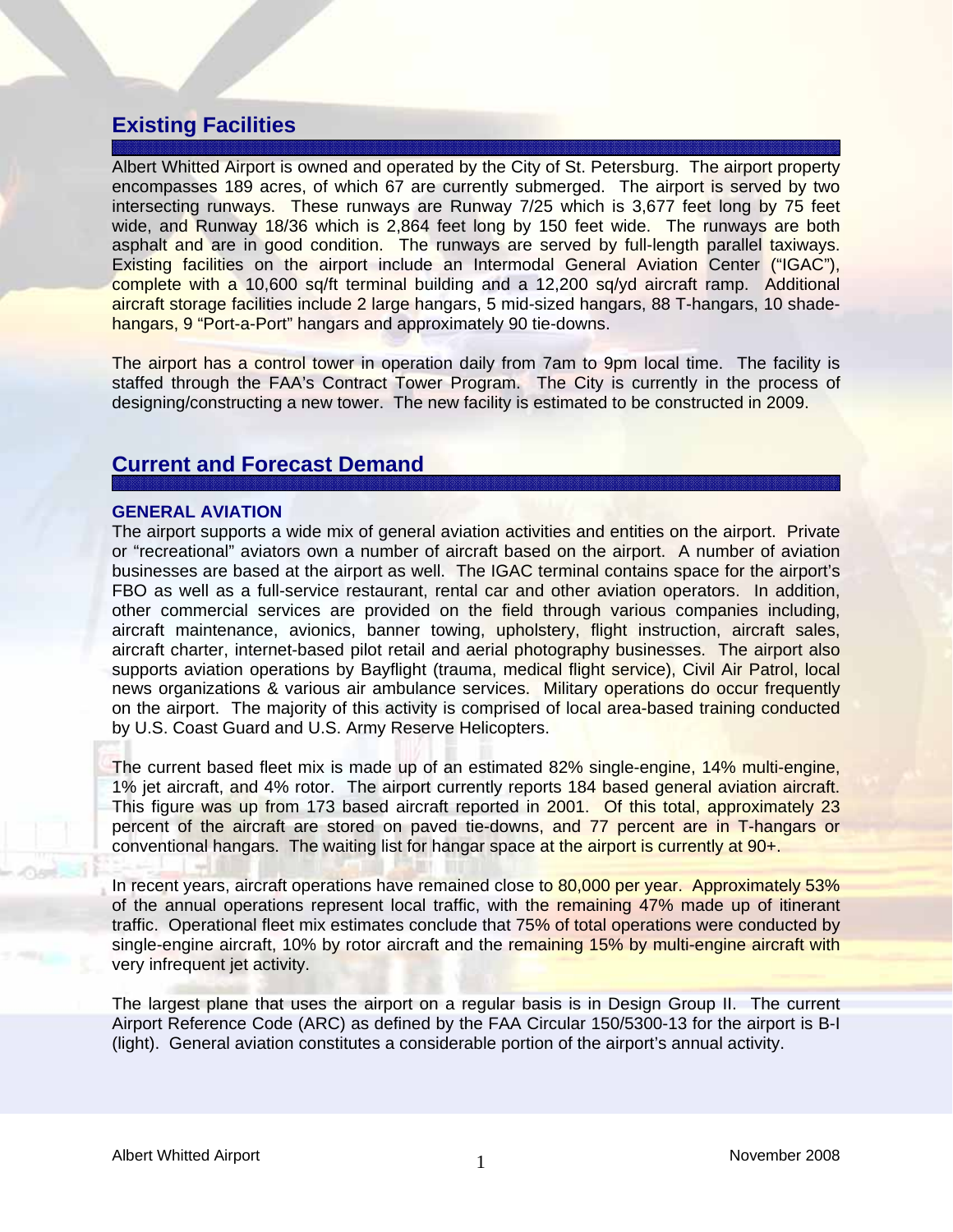Historic and forecast FDOT aviation activity information on file for Albert Whitted Airport are as follows:

| <b>Albert Whitted Airport</b>      | 2006   | 2011    | 2016    | 2026    |
|------------------------------------|--------|---------|---------|---------|
| <b>Based Aircraft</b>              | 184    | 195     | 207     | 234     |
| <b>General Aviation Operations</b> | 97,540 | 103,074 | 108,924 | 121,636 |
| <b>Commercial Operations</b>       | N/A    | N/A     | N/A     | N/A     |
| <b>Enplanements</b>                | N/A    | N/A     | N/A     | N/A     |

Source: FDOT Aviation Office.

# **COMMUNITY SERVICES**

The airport provides a plethora of general aviation services (as previously discussed) to the citizens of St. Petersburg, Pinellas County and the greater Tampa Bay area. The airport also has on-going activities to promote the communities involvement in the airport. The airport has an active EAA chapter that promotes the Young Eagles program on the airport. Every October, the airport hosts the *St. Petersburg Airfest*. The weekend-long event features aerial performances, static displays, military demonstrations and other entertainment for the public. Each April, the airport plays a huge role in the annual *Honda Grand Prix of St. Petersburg* as Runway 6/24 becomes part of the race course.

The City has completed a new waterfront park on the north side of the airport property called *Albert Whitted Park*. The park contains observation areas that overlook the airport and are equipped with speakers that broadcast live feeds of the tower frequency so the public can listen in. Aviation themed playground equipment is planned to be added in the near future.

The new IGAC terminal contains a 2<sup>nd</sup> floor observation deck that is assessable to the general public or the patrons using the  $2<sup>nd</sup>$  floor restaurant.

# **Other Airport Characteristics**

In 2007, the City completed a new Master Plan for the airport. Along with the on-going tower project mentioned previously, the City is planning other projects for the near future including a new parallel taxiway on the north side of Runway 7/25, seawall replacement, and re-marking of Runway 18/36 to accommodate declared distances to correct the non-standardized Runway Safety Areas on this runway. The new taxiway project is in design and should be under construction in 2009. Included in the new taxiway project will be additional ramp/tie-down space, and Runway 7 will get REILs added. The Master Plan identified many sites for new hangar development. Contingent upon funding, hangar development will be the next major phase in the continued improvement of the airport.

In July of 2007, the FAA commissioned GPS approaches for Runways 18, 36 and 7.